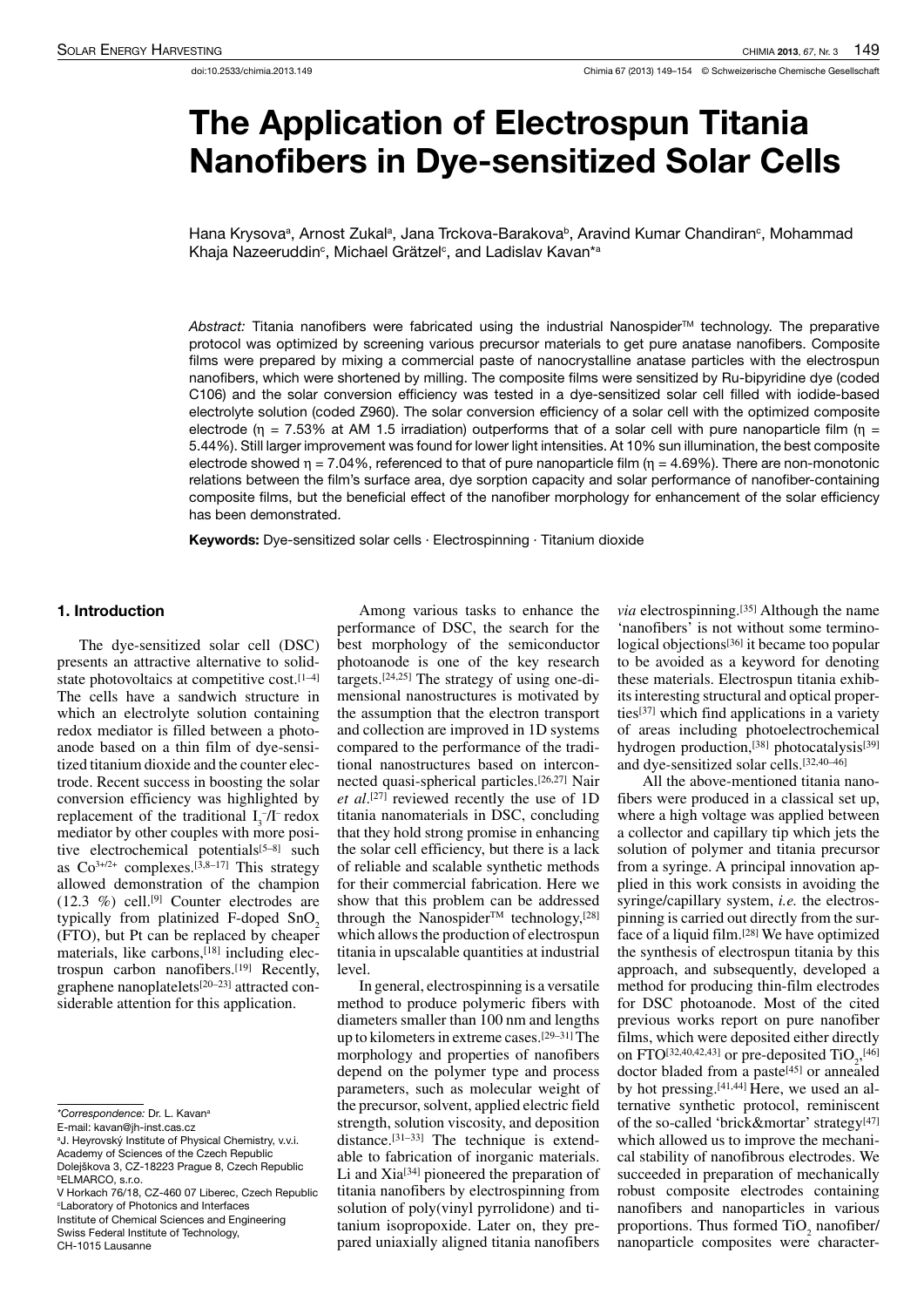ized by X-ray diffraction (XRD), scanning electron microscopy (SEM), adsorption isotherms of nitrogen or krypton, evaluated by Brunauer-Emmett-Teller method (BET), thermogravimetric analysis (TGA), and dye adsorption. The optimized composites were tested as photoanode materials in DSC.

## 2. Experimental Section

## 2.1 Preparation of Nanofibers

Nanofibers were prepared by electrospinning from appropriate polymer templates and Ti-precursors by the Nanospider<sup>TM</sup> technology.<sup>[28]</sup> Different polymer carriers were tested to control the products' properties (fiber diameter, surface area, crystallinity): polyvinylpyrrolidone (PVP), hydroxypropylcellulose (HPC) with molar weights MW 100 000 and 370 000, polyethylene oxide and polyvinyl alcohol. TiO<sub>2</sub> fiber samples (ET1- $\overline{ }$ ET8) were electrospun from a mixture containing polymer, titanium alkoxide sol and stabilizers (acetylacetone) in ethanol or in ethanol/water mixture under controlled conditions (temperature and humidity) which are proprietary of Elmarco. The prepared electrospun  $TiO<sub>2</sub>$  fibers were calcined at temperatures from 350–590°C.

#### 2.2 Preparation of Nanoparticle/ Nanofiber Composite Films for Electrodes

The annealed nanofibers (see above) were milled, ultrasonically dispersed in ethanol and mixed with a paste of nanocrystalline anatase particles. The used paste was either the standard 18NR-T product (Dyesol) or custom-made lower viscosity pastes (ZA and ZB; Dyesol). The pastes were mixed with milled nanofibers with 0%, 5%, 10%, 20%, 50% and 75% or 80% of nanofibers (in wt%, calculated on  $TiO<sub>2</sub>$  basis). The final mixtures were subjected to ultrasonic treatment and stirring to prepare homogenous pastes. FTO glass slides (TEC 8 from Libbey-Owens-Ford,  $8\Omega$ /sq) were washed with ethanol and acetone. The films were deposited by the doctor blade technique on FTO, with Kapton foil tape defining the  $TiO<sub>2</sub>$  film borders and leaving a free FTO edge for electrical contact. The film was dried in air for 24 h and subsequently calcined at 450 °C for 60 min.

## 2.3 Characterization Methods

SEM images of nanofibers and composites were obtained by a Hitachi S-4800 microscope or Nova NanoSEM 230, FEI microscope. The BET surface areas of powder nanofibers samples were determined from nitrogen adsorption isotherms at 77 K using the Micromeritics ASAP 2020 Instrument and Nova 4000, Quantachrome. For the adsorption measurements on FTO-supported thin films, the isotherms of krypton at 77 K were measured using our previously developed method.[48,49] Before the adsorption measurement, all samples were degassed at 523 K overnight. The BET surface areas were calculated using the data in the range of relative pressure  $p/p_0$  from 0.05 to 0.25. Following the usual practice, the saturation vapor pressure  $p_0$  of the supercooled liquid krypton and the atomic cross-sectional area of 0.202 nm<sup>2</sup> were used. The film thickness was measured by DEKTAK profilometer. TGA analysis was performed by Netzsch STA449F1 thermogravimeter.

The Ru-bipyridine dye coded N719; chemical name: di-tetrabutylammonium *cis*-bis(isothiocyanato)bis(2,2'-bipyridyl-4,4' dicarboxylato) ruthenium(ii) was used as a model molecule to investigate the adsorption properties of  $TiO<sub>2</sub>$  films. The procedure was as follows: warm (*ca*. 50 °C)  $\text{TiO}_2$  electrodes were dipped in  $4\times10^{-4}$  M solution of N719 in acetonitrile + t-butanol (1/1, v/v) for 24 h. Then the electrodes were washed in acetonitrile + t-butanol to remove weakly bonded dye molecules. To determine the amount of chemically bonded dye N719, it was desorbed into phosphate buffer (pH 7.2) and the resulting solution was analyzed by UV-VIS spectrophotometry.[48] Measurements were performed in a 1 cm quartz cell on a spectrophotometer Lambda 19 (Perkin-Elmer).

For photoelectrochemical tests of experimental DSCs, the light source was a 450 W xenon light source (Osram XBO 450, Germany) with a filter (Schott 113). The light power was regulated to the AM 1.5 G solar standard by using a reference Si photodiode equipped with a color-matched filter (KG-3, Schott) to reduce the mismatch between the simulated light and AM 1.5 G to less than 4% in the wavelength region of 350–750 nm. The differing intensities were regulated with neutral wire mesh attenuator. The applied potential and cell current were measured using a Keithley model 2400 digital source meter.

## 2.4 Assembly of Solar Cells

The experimental DSC was assembled as follows: The  $TiO_2$  thin film on FTO glass slides was scraped leaving an area of about  $0.5 \times 0.5$  cm<sup>2</sup> and the films were calcined at 450 °C for 30 min. Immediately after the thermal treatment the still warm electrode (*ca.* 50 °C) was dipped into a solution of C106 dye; chemical name: NaRu(4,4 bis(5-(hexylthio)thiophen-2-yl)-2,2-bipyridine) (4-carboxylic acid-4-carboxylate-2,2-bipyridine)  $(NCS)_{2}$ . The C106 dye was chosen for the DSC<sup>+</sup>tests due to its larger extinction coefficient and red-shifted spectral maximum compared to N719.[50] The C106 dye solution was  $3\times10^{-4}$  M in 10% DMF + 90% (1/1 acetonitrile/t-butanol mixture). After withdrawal, the film was washed with acetonitrile/t-butanol solution to remove weakly bonded dye, and dried in air at ambient temperature. The DSC was assembled with a counter electrode from platinized FTO, which was prepared by deposition of  $5 \mu L/cm^2$  of 10 mM  $H_2$ PtCl<sub>6</sub> in 2-propanol and calcination at  $400 \text{°C}$  for 15 min. The cell was assembled using a Surlyn tape as a seal, and filled with an electrolyte solution, which was added through a hole in the counter electrode and finally closed with Surlyn seal. The electrolyte solution was Z960; it was composed of 1 M 1,3-dimethylimidazolium iodide, 50 mM LiI, 30 mM  $I_2$ , 0.5 M *tert*-butylpyridine, and 0.1 M guanidinium thiocyanate in a solvent mixture of 85% acetonitrile with 15% valeronitrile by volume. The cell active area for illumination was defined by a mask.

## 3. Results and Discussion

## 3.1 Nanofibers

In our initial attempts towards nanofibers synthesis, we adopted the protocol of Li and Xia[34] using polyvinylpyrrolidone (PVP) as the polymeric template. Solutions for fabrication of nanofibers were selected based on their viscosity, conductivity, and ability to be electrospun. The electrospun nanofibers were calcined at temperatures from 350–590 °C and characterized by SEM (fiber diameter), adsorption isotherms (BET surface area) and XRD analysis. The properties of the resulting  $TiO<sub>2</sub>$  nanofibers are summarized in Table 1. SEM images of the fibers templated with PVP are shown in Fig. 1. (Fibers templated with HPC look similar). Apparently, the surface areas of nanofibers do not scale with the fiber diameters, which matches the conclusion of other authors.[46] Nanofibers ET3 have similar diameters as ET1 but two times higher surface area. On the other hand, nanofibers ET2 have similar surface area as nanofibers ET1 though the diameter is two times smaller. It suggests that the porosity of nanofibers increases in the order ET2, ET1, ET3 which can be explained by an effect of increasing calcination temperature. The BET surface areas of our PVP-templated fibers (ET1- ET3) are comparable to those reported by Jung *et al.*[46] using a similar synthetic protocol. Furthermore, these authors added glycerine to the precursor mixture, which enhanced the product's porosity and surface areas considerably.[46]

For preparation of  $TiO<sub>2</sub>$  electrodes on top of FTO supports, calcination is necessary to remove organic additives from pre-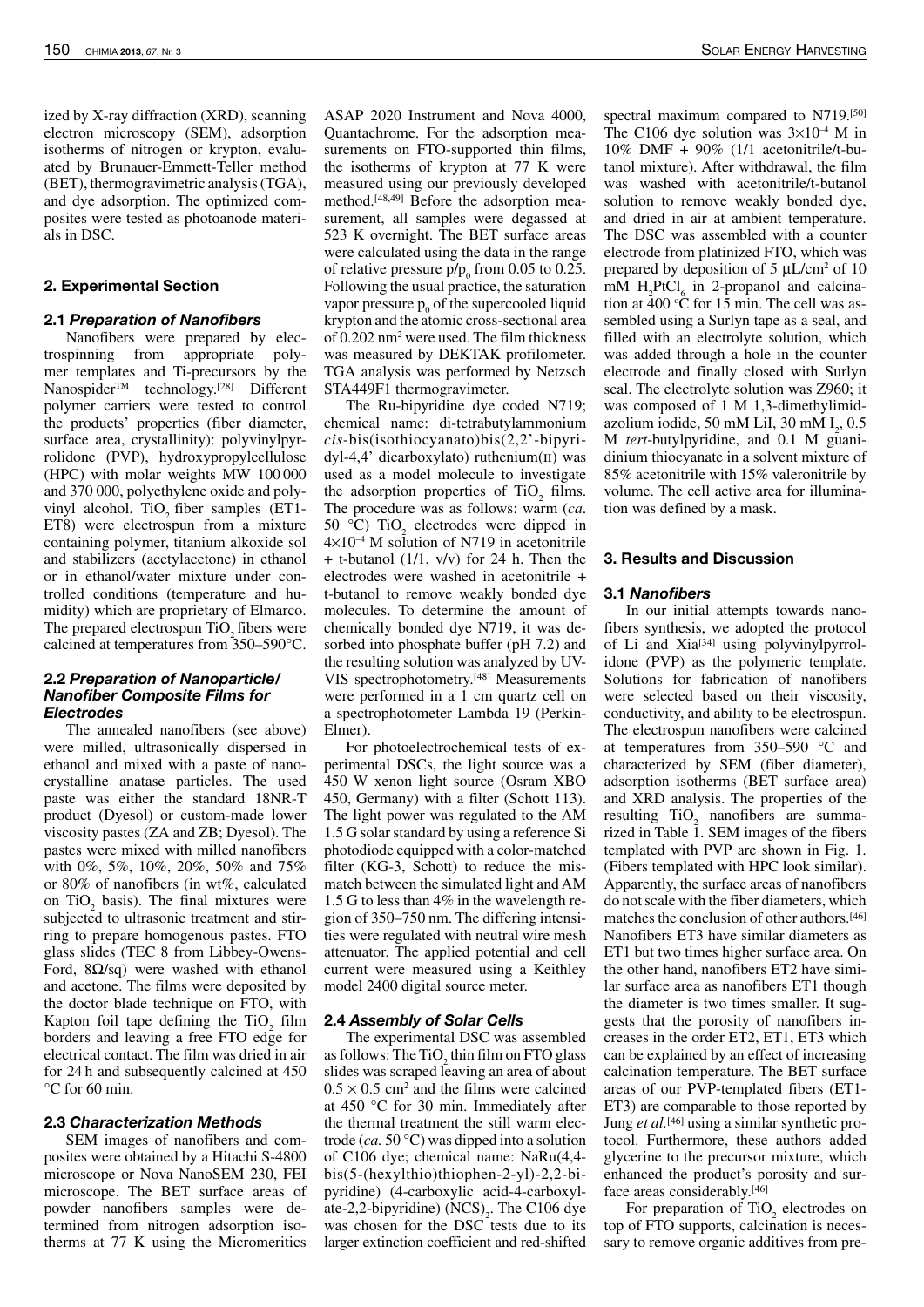Table 1. Properties of TiO<sub>2</sub> nanofibers prepared with polyvinylpyrrolidone (PVP) or hydroxypropylcellulose (HPC) as polymer carrier and calcined at various temperatures. Surface areas were determined from  $N_{2}$ -adsorption isotherms by BET method.

| <b>Nanofiber</b> | <b>Polymer</b><br>template | <b>Calcination</b><br>temperature<br>$\lceil{^{\circ}C}\rceil$ | <b>Fiber</b><br>diameter [nm] | Surface area<br>$[m^2/g]$ |
|------------------|----------------------------|----------------------------------------------------------------|-------------------------------|---------------------------|
| ET <sub>1</sub>  | <b>PVP</b>                 | 550                                                            | 300                           | 16                        |
| ET <sub>2</sub>  | <b>PVP</b>                 | 530                                                            | 150                           | 15                        |
| ET3              | <b>PVP</b>                 | 590                                                            | 280                           | 35                        |
| ET4              | <b>HPC</b>                 | 450                                                            | 240                           | 30                        |
| ET <sub>5</sub>  | <b>HPC</b>                 | 450                                                            | 310                           | 90                        |
| ET <sub>6</sub>  | <b>HPC</b>                 | 450                                                            | 250                           | 60                        |
| ET <sub>7</sub>  | <b>HPC</b>                 | 350                                                            | 250                           | 145                       |
| ET <sub>8</sub>  | <b>HPC</b>                 | 450                                                            | 380                           | 80                        |



Fig. 1. SEM images of titanium dioxide fiber samples templated with PVP. (Left column: ET1, middle column: ET2, right column: ET3).

vious synthetic steps, but the temperature of *ca.* 450–500 °C should not be exceeded.[24] Thermogravimetric analysis (TGA) was performed to check for completeness of removal of polymeric templates. Fig. 2 shows that calcination of PVP is incomplete at these temperatures (*cf*. also ref. [46]): about 30% of the non-pyrolyzed residue remains at 450 to *ca*. 650 °C. To find other polymer carriers with lower burning temperatures, we screened hydroxypropylcellulose (HPC), polyethylene oxide and polyvinyl alcohol. The best results were obtained for HPC; its thermogravimetric analysis (Fig. 2) showed that at 540 °C the residue was only 1.4% and at 450 °C it was only about 3%. As a result of these tests, HPC was chosen for preparation and optimization of titanium dioxide nanofibers for DSC application. Powder X-ray diffraction indicated pure anatase in the samples calcined at 450–590 °C (an example is shown in Fig. 3) but samples calcined at 350 °C turned out to be amorphous. Effect of the calcination temperature on the surface area



of nanofibers was investigated for nanofibers ET7 (Fig. 4). Obviously, the effect of re-calcination at higher temperature is significant (Fig. 4).

#### 3.2 Composite Nanoparticle/ Nanofiber

Calcined nanofibers were typically a few millimeters long, but the thickness of the TiO<sub>2</sub> layers used for DSC applications is usually between *ca*. 5 and 20  $\mu$ m.<sup>[24]</sup> Consequently, the efficient connection of particles and fibers in the film requires shortening of the length of fibers. To decrease the length of  $TiO<sub>2</sub>$  nanofibers, they were milled for varying times (10, 30, 60 and 120 s) in liquid nitrogen. The morphology of milled nanofibers is shown in Fig. 5. Milling of nanofibers longer than 120 s breaks them into small particles with lengths comparable with the diameter. After milling for 30 s the length is similar to the thickness of the final electrode layer. Hence, this was chosen as the optimum milling time.

The composites were prepared by mixing commercial paste (nanocrystalline anatase particles from Dyesol) with 0%, 5%, 10%, 20%, 50% and 75% or 80% milled nanofibers. The composite electrodes from standard Dyesol paste (DSL 18 NR-T) were of poor quality, particularly for composites with a larger proportion of nanofibers, which did not stick well to the FTO supports. However, custom-made lower viscosity pastes ZA and ZB (Dyesol) behaved better; they provided homogeneous composites with satisfactory mechanical properties and good adhesion to the support. The nanofibers which were milled at

> Fig. 2. Thermogravimetric analysis of polyvinylpyrrolidone (PVP) and hydroxypropylcellulose (HPC).

Fig. 3. XRD pattern of titanium dioxide fiber (sample ET6).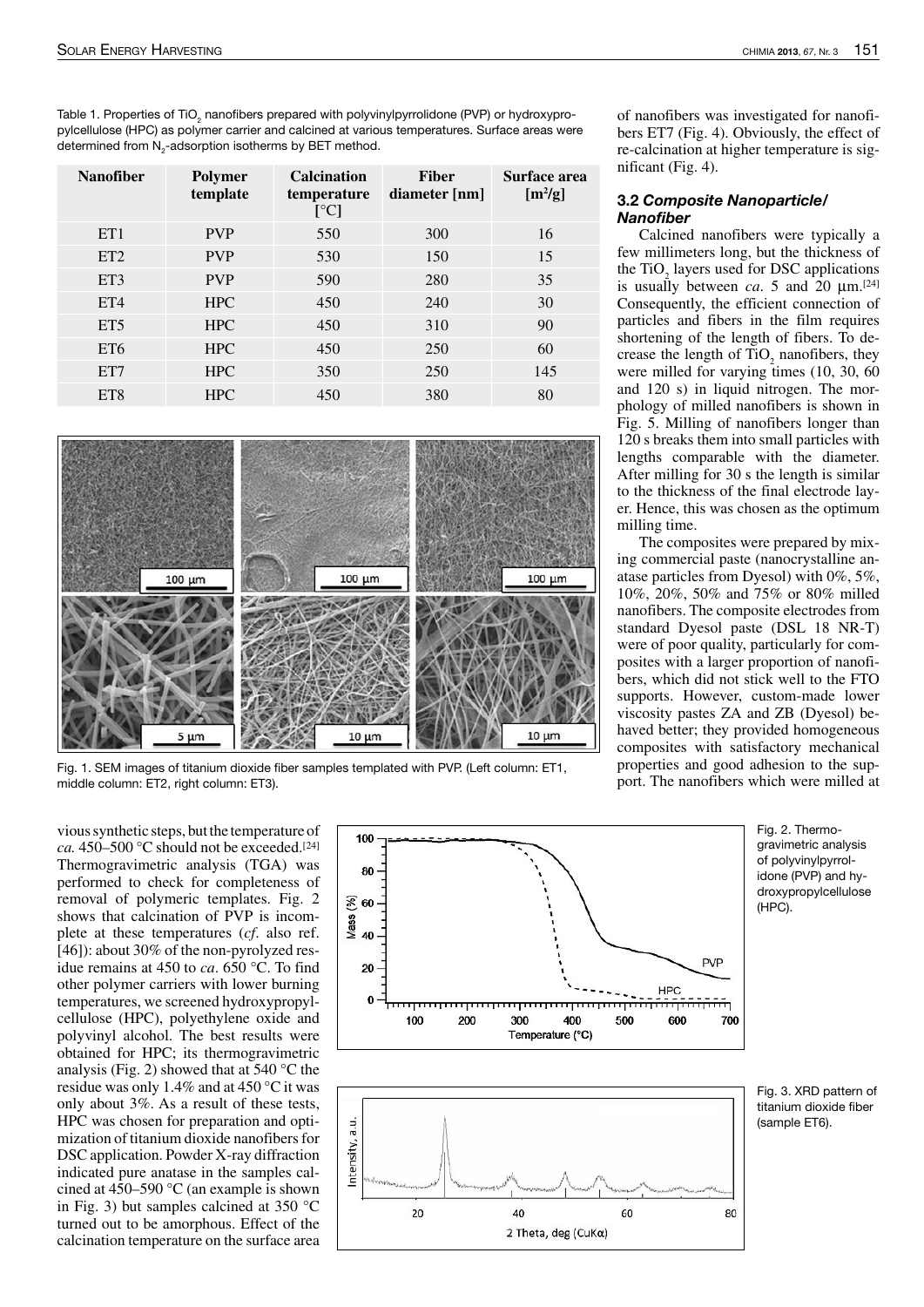

Fig. 4. (a) Dependence of BET specific surface area of ET7 nanofibers on calcination temperature (heating rate 10°C/min), (b) SEM images of TiO<sub>2</sub> nanofibers after re-calcination at 350, 450 and 500 °C.



Fig. 5. SEM images of milled electrospun TiO<sub>2</sub> nanofibers (ET3). Milling time (A) 0 s, (B) 30 s, (C) 60 s, (D) 120 s.

optimized conditions (*cf*. Fig. 5B) are statistically oriented in the composite. Hence, there is a certain amount of fibers vertical to the surface, and they enhance the charge transport most efficiently.

Addition of  $TiO<sub>2</sub>$  fibers influenced the electrode layer thickness and mass (Fig. 6). The larger the proportion of nanofibers, the higher the layer thickness. Layer thicknesses for the same proportion of nanofibers were different for individual nanofibers. For instance, the layer thickness of a 20% ET6 composite was 7.5 µm and that of 20% ET5 composite was 9 µm (Table 2). Nevertheless, the mass of the deposited composite per cm<sup>2</sup> was similar (the layer mass of 20% ET6 was 0.975 mg/cm<sup>2</sup> and that of ET5 was 0.984 mg/cm<sup>2</sup>). SEM images in Fig. 7 demonstrate that the com-

To determine the adsorption capacity of our thin film electrodes, we used two compatible techniques: Kr-adsorption isotherms, which provided accurate data directly for FTO-supported thin-film electrodes<sup>[48,49]</sup> and spectrophotometrical

quantification of the adsorbed amount of model dye N719. The reason for choosing

binder.

posites are reasonably uniform, with the nanofibers homogeneously interspersed with the anatase nanoparticles acting as have fractal character. Whereas krypton atoms can be adsorbed on small irregularities of the surface, large molecules like N719 are too big to detect small surface roughness. Therefore, the amount of adsorbate necessary to form a monolayer depends on the size of the molecule and on the fractal dimension of the surface.[52] The discussion of molecular size vs. the adsorption capacity is further illustrated by experimental value of surface coverage of titania by N719 which was found to be be-

 $3.5$ ZA paste 30 "Ilm mass (mg/cm")  $2.5$  $20$ ZB paste  $1.5$  $1.0$  $0<sup>t</sup>$ 20 40 60 80 Nanofibers in the composite (%)

Fig. 6. Effect of the nanofiber concentration in the paste on layer mass: comparison of the specific mass of the layer for different amount of added nanofibers (ET6) for two different types of pastes: paste ZA and paste ZB.



Fig. 7. SEM images of composites with 20% of nanofibers ET6 in paste ZA (right), and 80% (left) of NF in ZB paste.

tion with a similar dye, N3.[32,42] The representative data for various composites are summarized in Table 2 and Fig. 8. The adsorption capacity for N719 decreased almost proportionally with increasing percentage of nanofibers in the film, independent of the fiber type. Surprisingly, this trend is not reproduced for the Kr-adsorption (expressed in the units of roughness factor, Rf) but it is just

N719 for investigation of adsorption properties consists in detailed knowledge of the surface anchoring of this dye to titania surfaces[51] and the possibility of comparison with earlier works<sup>[48]</sup> including those on electrospun titania.[40,41] Some other works reported on electrospun titania in combina-

the opposite. Even if we consider small fluctuations in the film thickness (Table 2) the increase of Rf for fiber-containing composites is significant. This leads to an

assumption that the fibrous composites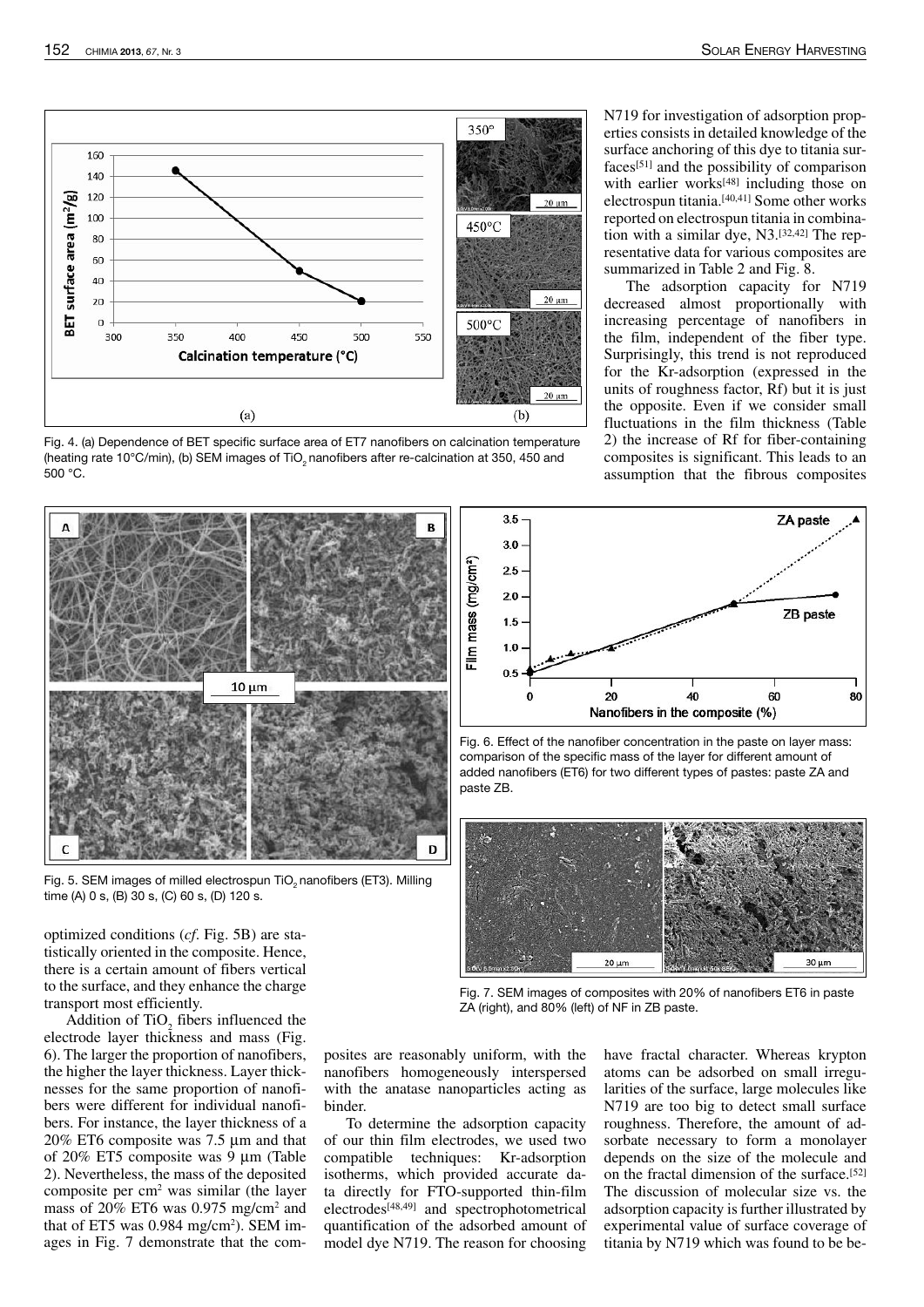Table 2. Properties of selected composite electrodes for DSC applications. The roughness factor, Rf was calculated as a ratio of the physical surface area of the TiO $_2$  composite electrode (determined from krypton adsorption isotherm) and the projected electrode area. The adsorption capacity for N719 dye was normalized to the TiO<sub>2</sub> mass per projected electrode area. For comparison, reference data are shown for a fiber-free film made from pure paste ZA.

|                  | Fiber diameter Film thickness<br>$\lceil nm \rceil$ | [µm] | Rf  | Dye N719 adsorption<br>[µmol/cm <sup>2</sup> g] |
|------------------|-----------------------------------------------------|------|-----|-------------------------------------------------|
| paste ZA         | -                                                   | 6.5  | 558 | 111.6                                           |
| 5% ET6 in ZA     | 250                                                 |      | 650 | 91.6                                            |
| $10\%$ ET6 in ZA | 250                                                 | 7.3  | 715 | 81.1                                            |
| $20\%$ ET6 in ZA | 250                                                 | 7.5  | 710 | 73.5                                            |
| $20\%$ ET5 in ZA | 310                                                 |      | 985 | 69 7                                            |



Fig. 8. Dye N719 adsorption as a function of nanofiber concentration in composite films prepared with paste ZA.

tween  $0.73$  and  $1.3$  molecules/nm<sup>2[53]</sup> and similar values were reported for N3, between  $0.56$  and  $1.16$  molecules/nm<sup>2</sup>.<sup>[54–59]</sup> The situation is quite reminiscent of the Pluronic-templated films, where about one third of the ideal coverage for a perfect monolayer of N719 was found.[48] On the other hand, Lee *et al*. [40] reported better sorption of N719 on their electrospun titania nanorods (85.9  $\mu$ mol/g-TiO<sub>2</sub>) compared to that on nanoparticles (34.4  $\mu$ mol/g-TiO<sub>2</sub>). We do not comment on this discrepancy here, but note that the extinction coefficient of N719 used in the cited work<sup>[40]</sup>  $(\varepsilon_{535} = 3478 \text{ cm}^{-1} \text{M}^{-1})$ does not seem to be correct.[48,49]

Even though the dye sorption is not ideal on the total surface of composites (see above) the improvement in solar conversion efficiency in experimental DSCs was found to be significant. Table 3 summarizes the representative data for optimized composite electrodes and for comparison, fiber-free electrode (ZA) was also tested at the same conditions. Closer inspection of the data in Tables 2 and 3 demonstrates that there are no simple monotonic trends between the dye (or Kr) sorption capacity and solar performance. The highest solar efficiency of the composites was obtained for 20% ET6 composite  $(\eta = 7.53\%),$ for 20% ET5 composite was lower ( $\eta$  = 6.03%). The dye adsorption capacity was slightly larger for the best composite film: 73.5  $\mu$ mol/cm<sup>2</sup>g vs. 69.7  $\mu$ mol/cm<sup>2</sup>g for the electrodes 20% ET6, compared to 20% ET5, respectively. However, the dye adsorption capacity of this optimum electrode was smaller than that of the reference fiber-free electrode  $(111.6 \mu \text{mol/cm}^2 \text{g})$ which exhibited quite low solar performance  $(\eta = 5.44\%)$ . This illustrates the fact that the special fibrous morphology is, indeed, beneficial for the DSC performance. This finding matches those of some previous works[32,40,41] reporting on improved performance of electrospun nanofibers in various systems. Larger improvement is detected for smaller light intensities: *e.g*. at 10% sun, our best composite electrode

Table 3. Solar efficiency of DSC with a photoanode fabricated from pure paste ZA and with photoanodes from optimized composites containing nanofibers.

|                     | Solar conversion efficiency, $\eta$ |         |             |  |  |
|---------------------|-------------------------------------|---------|-------------|--|--|
|                     | $10\%$ Sun                          | 50% Sun | $100\%$ Sun |  |  |
| Paste ZA            | $4.11\%$                            | 5.34%   | 5.44%       |  |  |
| 20% ET6 in paste ZA | 7.04%                               | 7.17%   | 7.53%       |  |  |
| 20% ET5 in paste ZA | $4.69\%$                            | 5.83%   | $6.03\%$    |  |  |

showed  $\eta = 7.04\%$ , referenced to that of pure nanoparticle film (η = 4.69%). Our efficiencies compare favorably to those found earlier<sup>[46]</sup> for electrodes with PVPtemplated electrospun  $TiO<sub>2</sub>$  fibers sensitized with N719 dye (note a possible typo in the dye code, which is given in the cited paper[46]).

#### 4. Conclusion

The preparation of titania nanofibers was optimized by screening various precursor materials. Calcination at 450 °C forms anatase crystals of  $TiO<sub>2</sub>$  but the temperature is not high enough to remove PVP polymer. Thermogravimetric analysis showed residue of 30% of PVP after calcination at 500 °C. The best properties were exhibited by hydroxypropylcellulose as a polymer carrier, for which the detemplating by air calcination at  $450^{\circ}$ C was almost perfect. The range of fiber diameters was 150 to 380 nm and surface areas from 15 to  $145 \text{ m}^2/\text{g}$ .

Composite films were prepared by mixing the electrospun nanofibers, which were shortened by milling under liquid nitrogen. The best materials were obtained by using the custom-made low viscosity pastes (ZA and ZB) from Dyesol.

The composite films were sensitized by C106 dye and the solar conversion efficiency was tested in model DSCs with Z960 electrolyte. The actual value of efficiency of the optimized composite electrode (7.53% at AM 1.5 irradiation) outperforms that of pure nanoparticle film (5.44%) in spite of various non-monotonic trends between Kr-, dye-adsorption capacity and solar efficiency. Larger improvement is detected for lower light intensities: *e.g.* at 10% sun, the best composite electrode shows 7.04% efficiency, referenced to that of pure nanoparticle film (4.11%).

#### Acknowledgements

This work was funded by the European Community's Programme FP7 under grant agreement No. 246124, SANS project and NMP-229036 ORION project. LK acknowledges the financial contribution from Academy of Sciences of the Czech Republic (contracts IAA 400400804 and KAN 200100801). The work of AZ was supported by the Grant Agency of the Czech Republic (GACR 203/08/0604). Thanks are due to Dr. Zhihong Cai (Dyesol) for custom-made pastes ZA and ZB.

Received: December 21, 2012

- [1] M. Grätzel, *Nature* **2001**, *414*, 338.
- [2] K. Kalyanasundaram, 'Dye Sensitized Solar Cells', CRC Press Taylor & Francis, Boca Raton, **2010**.
- [3] B. E. Hardin, H. J. Snaith, M. D. McGehee, *Nature Photonics* **2012**, *6*, 161.
- [4] A. Hagfeldt, G. Boschloo, L. Sun, L. Kloo, H. Pettersson, *Chem. Rev.* **2010**, *110*, 6595.